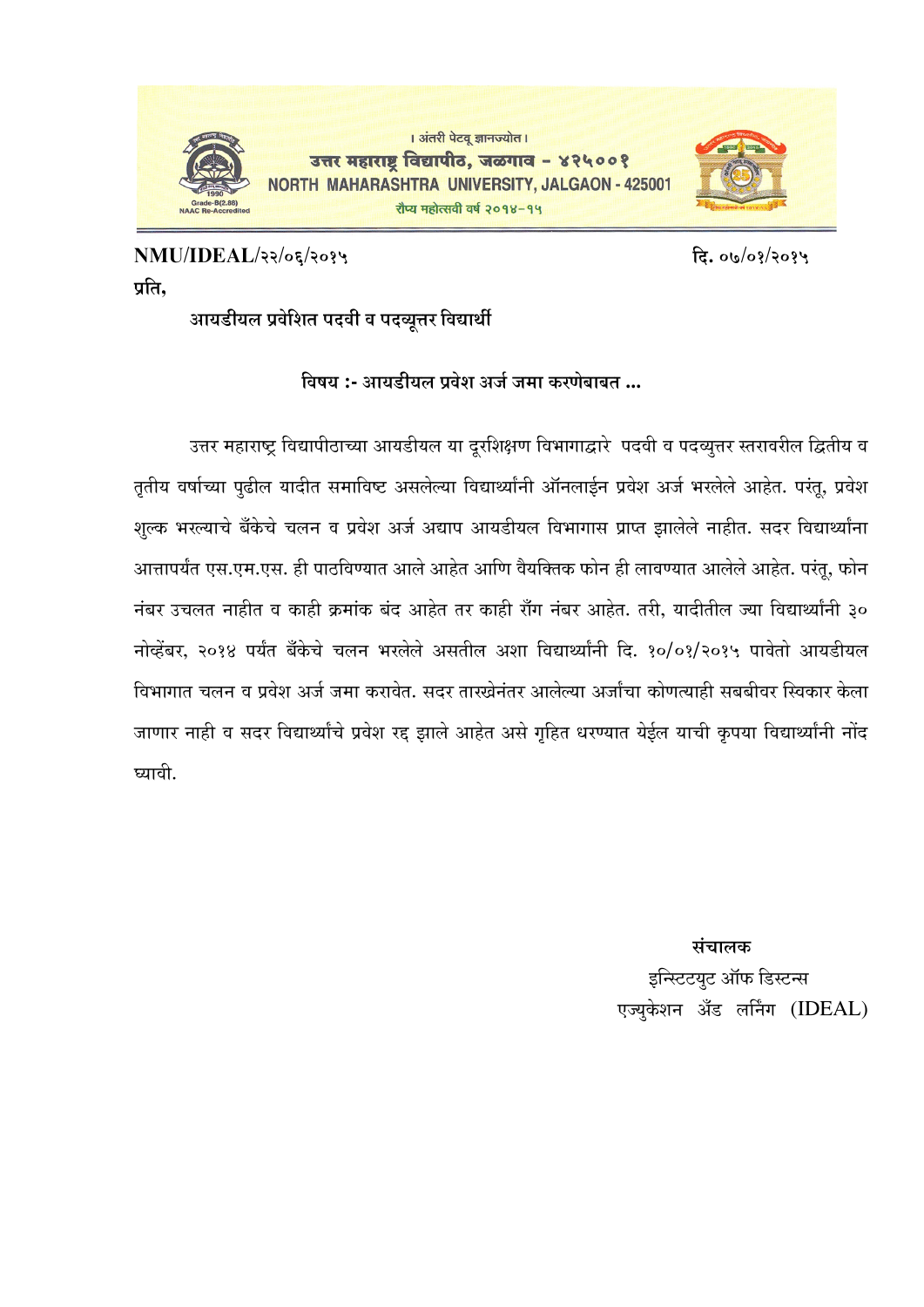## **INSTITUTE OF DISTANCE EDUCATION AND LEARNING (IDEAL)**

## **List of Students Not Submitted hard copies to IDEAL for Part II/Part III Courses for academic year 2014-15**

| <b>SN</b>               | <b>Subject</b>                                                                                       | Form No. | <b>Student Name</b>         | Mobile No.  | <b>Study Center</b>                                                                                                                                                         |
|-------------------------|------------------------------------------------------------------------------------------------------|----------|-----------------------------|-------------|-----------------------------------------------------------------------------------------------------------------------------------------------------------------------------|
|                         | M.Com Part-II(with Credits) - Distance<br>Education - CGPA Pattern - M.Com                           | 129274   | JAIN KUMARPAL PRAVINCHANDRA | '9579131355 | Adhyapak Shikshan Mandal's Art's Science and Commerce College<br>Trust's, C.H. Chaudhari Arts S.G. Patel Commerce and Babaji B.J.<br>Patel Science College, Taloda [260049] |
| 2                       | M.Com Part-II(with Credits) - Distance<br>Education - CGPA Pattern - M.Com                           | 129275   | <b>JAIN RAKESH GHISULAL</b> | '9021972777 | Adhyapak Shikshan Mandal's Art's Science and Commerce College<br>Trust's, C.H. Chaudhari Arts S.G. Patel Commerce and Babaji B.J.<br>Patel Science College, Taloda [260049] |
| 3                       | M.Com Part-II(with Credits) - Distance<br>Education - CGPA Pattern - M.Com                           | 129273   | JAIN VINISHA SUBHASHCHANDRA | '9850885294 | Adhyapak Shikshan Mandal's Art's Science and Commerce College<br>Trust's, C.H. Chaudhari Arts S.G. Patel Commerce and Babaji B.J.<br>Patel Science College, Taloda [260049] |
|                         | MA Part-II(with Credits) - English -<br>English - Distance Education - Annual<br><b>CGPA Pattern</b> | 129090   | MOH ZAKARIA FAKIR MOHAMMAD  | '8983195946 | Adivasi Seva Sahayyak and Shikshan Prasarak Shanstha's Shri S. H.<br>Naik College of Education, Navapur [270048]                                                            |
| 5                       | MA Part-II(with Credits) - History -<br>History - Distance Education - CGPA<br>Pattern               | 129359   | MARATHE MANOJKUMAR ASHOK    | '9422368558 | Adivasi Seva Sahayyak and Shikshan Prasarak Shanstha's Shri S. H.<br>Naik College of Education, Navapur [270048]                                                            |
| 6                       | MA Part-II(with Credits) - English -<br>English - Distance Education - Annual<br><b>CGPA Pattern</b> | 129347   | PATIL KAILAS VASANT         | '9850413177 | Bahujan Samaj Shikshan Prasarak Mandal's Arts Commerce and<br>Science College, Songir [200073]                                                                              |
|                         | MA Part-II(with Credits) - Hindi - Hindi -<br><b>Distance Education - Annual CGPA</b><br>Pattern     | 129169   | PATIL MAHESH DAMU           | '9403262228 | Bahujan Samaj Shikshan Prasarak Mandal's Arts Commerce and<br>Science College, Songir [200073]                                                                              |
| $\mathsf{\overline{R}}$ | MA Part-II(with Credits) - Marathi -<br>Marathi - Distance Education - Annual<br><b>CGPA Pattern</b> | 128890   | <b>BORSE RUPALI MOHAN</b>   | '9595090985 | Bahujan Samaj Shikshan Prasarak Mandal's Arts Commerce and<br>Science College, Songir [200073]                                                                              |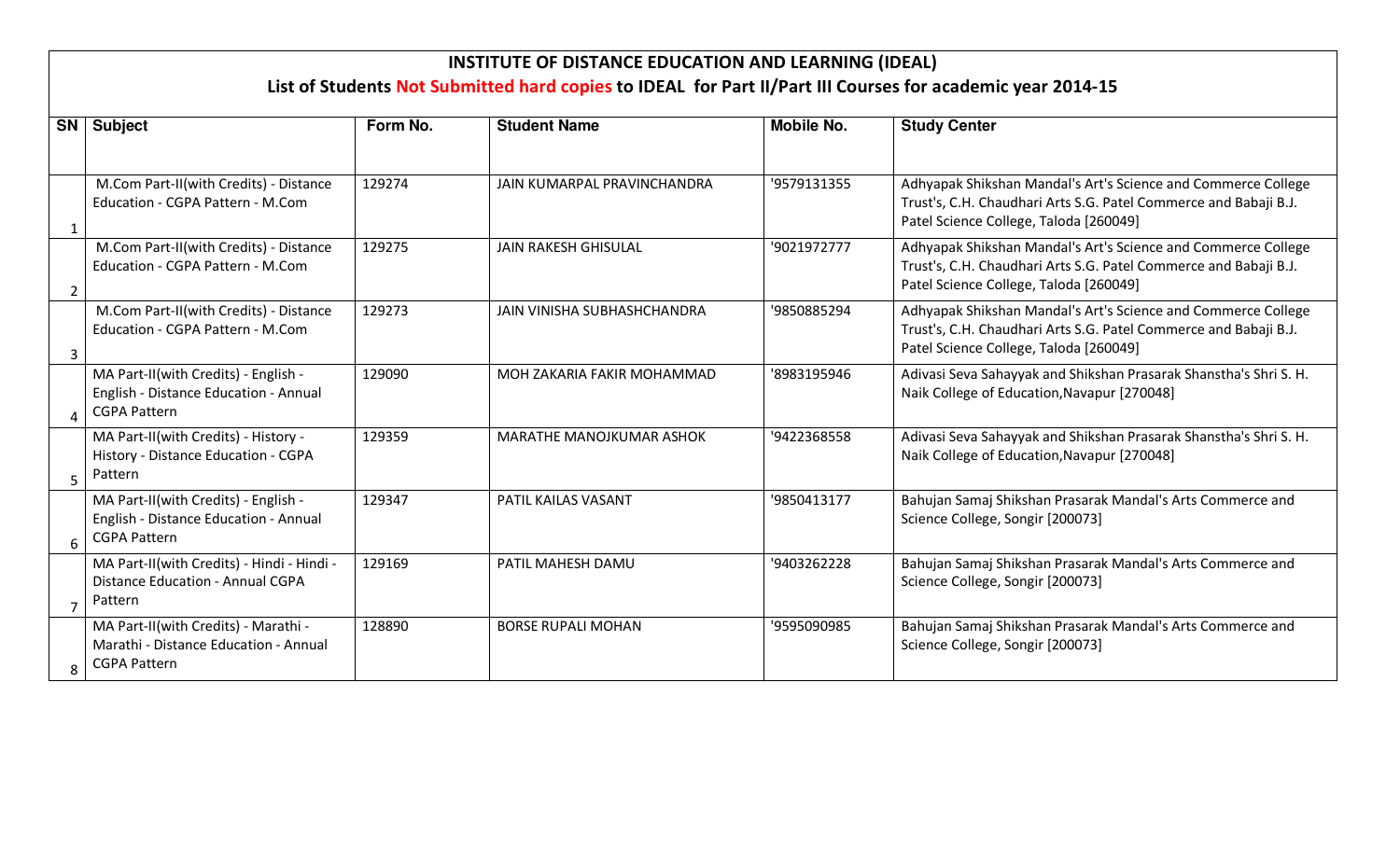|              | MA Part-II(with Credits) - Political       | 128876 | MISAL RAJIV ANNASAHEB           | '9405486550 | Krida Rasik Education Society Institute of Management and Research |
|--------------|--------------------------------------------|--------|---------------------------------|-------------|--------------------------------------------------------------------|
|              | Science - Political Science - Distance     |        |                                 |             | Jalgaon Sanchalit Adv. Sitaram (Babanbhau) Anandramji Baheti       |
| $\mathsf{q}$ | <b>Education - CGPA Pattern</b>            |        |                                 |             | Art's, Commerce and Science College, Jalgaon [100006]              |
|              | MA Part-II(with Credits) - Political       | 128976 | PATIL DIPAK ISHWARLAL           | '7588815369 | Krida Rasik Education Society Institute of Management and Research |
|              | Science - Political Science - Distance     |        |                                 |             | Jalgaon Sanchalit Adv. Sitaram (Babanbhau) Anandramji Baheti       |
| 10           | <b>Education - CGPA Pattern</b>            |        |                                 |             | Art's, Commerce and Science College, Jalgaon [100006]              |
|              | M.Com Part-II(with Credits) - Distance     | 129354 | LATHI ROSHNI AVINASH            | '9595304669 | N/A                                                                |
| 11           | Education - CGPA Pattern - M.Com           |        |                                 |             |                                                                    |
|              | MA Part-II(with Credits) - English -       | 127338 | <b>BADGUJAR NAYANA RAMAKANT</b> | '9175572959 | N/A                                                                |
|              | English - Distance Education - Annual      |        |                                 |             |                                                                    |
| 12           | <b>CGPA Pattern</b>                        |        |                                 |             |                                                                    |
|              | MA Part-II(with Credits) - English -       | 128305 | <b>BAGALE ASHOK ANNA</b>        | '9404567124 | N/A                                                                |
|              | English - Distance Education - Annual      |        |                                 |             |                                                                    |
| 13           | <b>CGPA Pattern</b>                        |        |                                 |             |                                                                    |
|              | MA Part-II(with Credits) - English -       | 128868 | CHAUDHARI LINA NILKANTH         | '9890230754 | N/A                                                                |
|              | English - Distance Education - Annual      |        |                                 |             |                                                                    |
| 14           | <b>CGPA Pattern</b>                        |        |                                 |             |                                                                    |
|              | MA Part-II(with Credits) - English -       | 128343 | DESHMUKH PRIYANKA HARISHCHANDRA | '7798144688 | N/A                                                                |
|              | English - Distance Education - Annual      |        |                                 |             |                                                                    |
| 15           | <b>CGPA Pattern</b>                        |        |                                 |             |                                                                    |
|              | MA Part-II(with Credits) - Hindi - Hindi - | 127309 | <b>GAVIT SHILAS RAMESH</b>      | '9579529598 | N/A                                                                |
|              | <b>Distance Education - Annual CGPA</b>    |        |                                 |             |                                                                    |
| 16           | Pattern                                    |        |                                 |             |                                                                    |
|              | MA Part-II(with Credits) - Hindi - Hindi - | 127812 | JAYKAR KARUNA SAMSAN            | '9665052736 | N/A                                                                |
|              | <b>Distance Education - Annual CGPA</b>    |        |                                 |             |                                                                    |
| 17           | Pattern                                    |        |                                 |             |                                                                    |
|              | MA Part-II(with Credits) - History -       | 128245 | <b>BAGUL ANJALI VIJAY</b>       | '9405791573 | N/A                                                                |
|              | History - Distance Education - CGPA        |        |                                 |             |                                                                    |
| 18           | Pattern                                    |        |                                 |             |                                                                    |
|              | MA Part-II(with Credits) - History -       | 127477 | <b>BHOI ONKAR DHARMA</b>        | '9579585456 | N/A                                                                |
|              | History - Distance Education - CGPA        |        |                                 |             |                                                                    |
| 19           | Pattern                                    |        |                                 |             |                                                                    |
|              | MA Part-II(with Credits) - History -       | 128347 | LONDHE KAVITA DAGADU            | '9765835855 | N/A                                                                |
|              | History - Distance Education - CGPA        |        |                                 |             |                                                                    |
| 20           | Pattern                                    |        |                                 |             |                                                                    |
|              |                                            |        |                                 |             |                                                                    |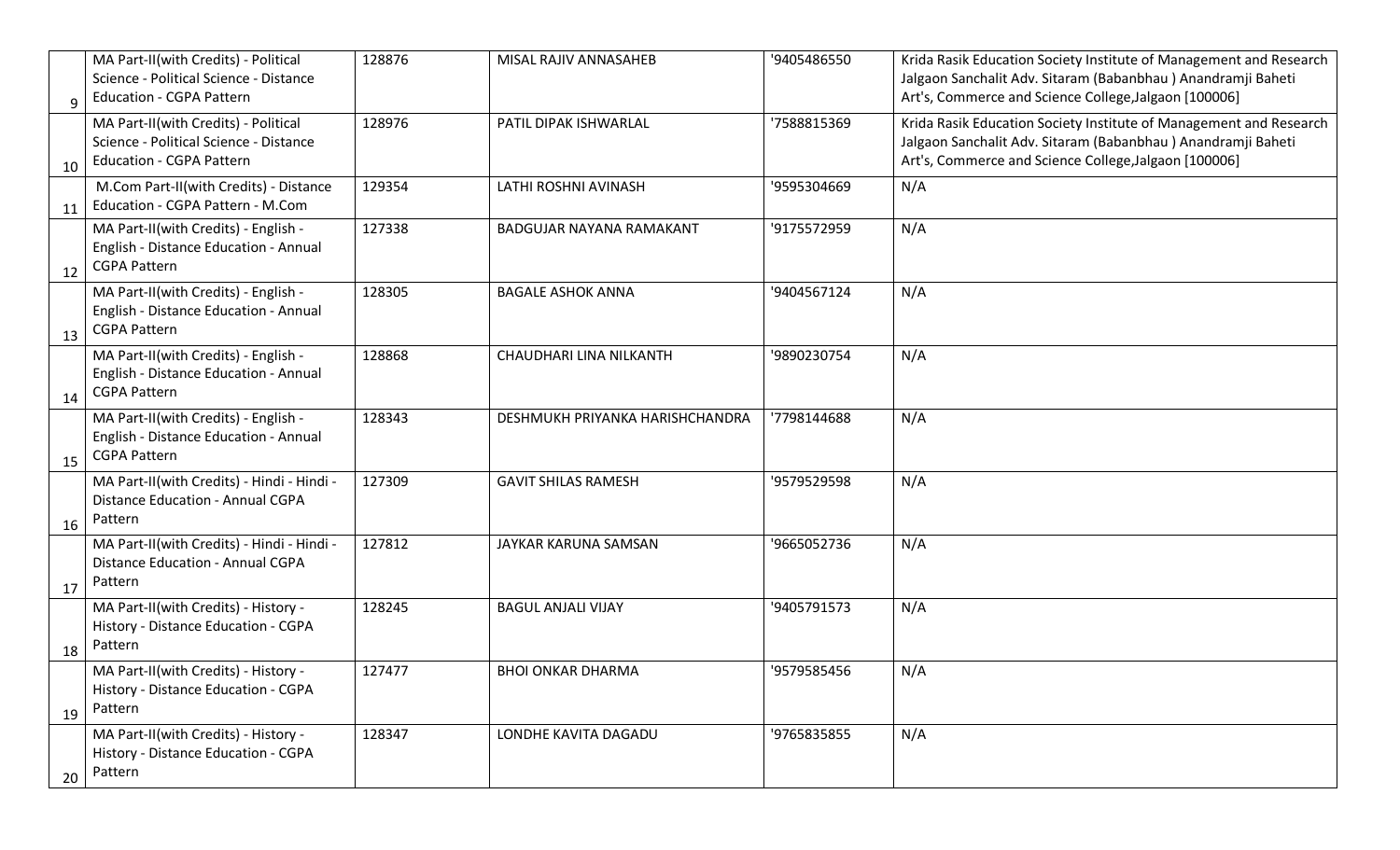| 21 | MA Part-II(with Credits) - History -<br>History - Distance Education - CGPA<br>Pattern                            | 127830 | <b>SOLUNKE PRITI SUBHASH</b>    | '9763904388 | N/A                                          |
|----|-------------------------------------------------------------------------------------------------------------------|--------|---------------------------------|-------------|----------------------------------------------|
| 22 | MA Part-II(with Credits) - History -<br>History - Distance Education - CGPA<br>Pattern                            | 128338 | <b>VASAVE ATISH MANUVEL</b>     | '9922334551 | N/A                                          |
| 23 | MA Part-II(with Credits) - Marathi -<br>Marathi - Distance Education - Annual<br><b>CGPA Pattern</b>              | 128403 | AGHAV VAISHALI MADHAVRAO        | '9403664838 | N/A                                          |
| 24 | MA Part-II(with Credits) - Marathi -<br>Marathi - Distance Education - Annual<br><b>CGPA Pattern</b>              | 127255 | ASODEKAR KUMUDINI SURESH        | '9423424167 | N/A                                          |
| 25 | MA Part-II(with Credits) - Marathi -<br>Marathi - Distance Education - Annual<br><b>CGPA Pattern</b>              | 128369 | LOHAR PRATIDNYA NANDLAL         | '9421514129 | N/A                                          |
| 26 | MA Part-II(with Credits) - Marathi -<br>Marathi - Distance Education - Annual<br><b>CGPA Pattern</b>              | 128383 | MAGARE SANGITA VITTHAL          | '9423916872 | N/A                                          |
| 27 | MA Part-II(with Credits) - Political<br>Science - Political Science - Distance<br><b>Education - CGPA Pattern</b> | 128254 | PATIL SHRIRAM ABAJI             | '9657901825 | N/A                                          |
| 28 | MA Part-II(with Credits) - Marathi -<br>Marathi - Distance Education - Annual<br><b>CGPA Pattern</b>              | 129156 | PATIL PRAFUL SHALIKRAO          | '9689736093 | NMU Eklavya Shikshan Kendra, Nandurbar [301] |
| 29 | LL.M. Part-II(with Credits) - Distance<br><b>Education - CGPA Pattern</b>                                         | 128415 | <b>DESHPANDE ABHIJEET ASHOK</b> | '9225400333 | North Maharashtra University [101]           |
| 30 | MA Part-II(with Credits) - Economics -<br>Economics - Distance Education - CGPA<br>Pattern                        | 128737 | KULKARNI SUHAS PRABHAKAR        | '9420473571 | North Maharashtra University [101]           |
| 31 | MA Part-II(with Credits) - English -<br>English - Distance Education - Annual<br><b>CGPA Pattern</b>              | 129357 | WAGH CHHAYA NAMDEO              | '9028906697 | North Maharashtra University [101]           |
| 32 | MA Part-II(with Credits) - History -<br>History - Distance Education - CGPA<br>Pattern                            | 129314 | KHAN AKHTAR ANSAR               | '9881291466 | North Maharashtra University [101]           |